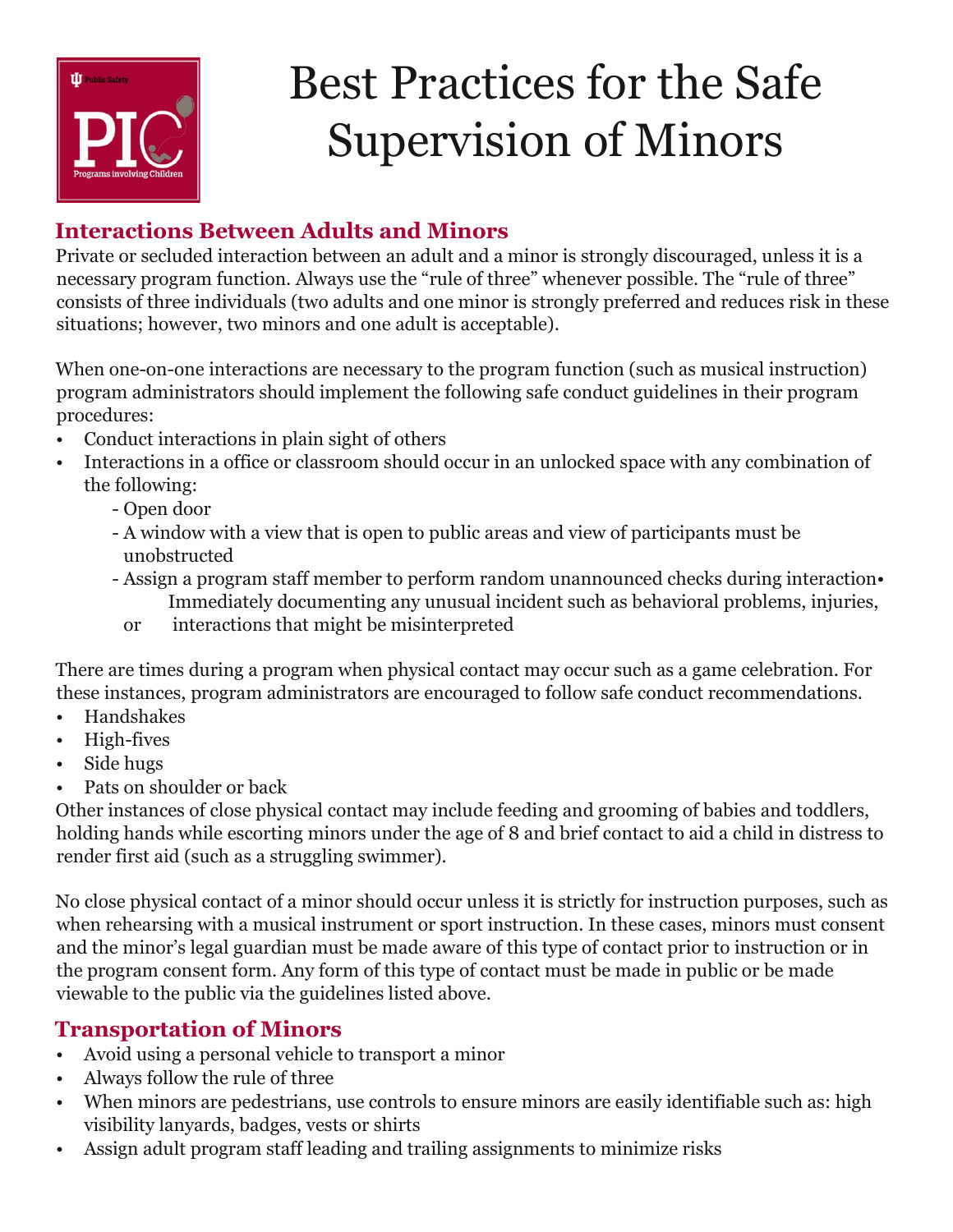- Assign adult program staff to take head count after each transition to ensure there are no missing minor program participants
- A sufficient number of adult program staff should also be assigned throughout each vehicle to provide effective supervision

## **Restroom and Locker Room Use**

Adults should use staff-only restrooms whenever possible. If staff-only restrooms are not available, adults should use restrooms only when no minors are present. If adults must use the restroom when minors are present, adults muse utilize the "rule of three" as defined above.

For minors 12 and under, adults should escort two or more minors to the restroom for group restroom breaks. The adult should monitor activity from outside the restroom and not send in more minors than the number of stalls/or urinals available in the restroom.

For minors 13 or older, a minor should have the permission of the adult supervising the activity in order to leave the activity and use the restroom. The adult should confirm the return of the minor in a timely manner. Adults should randomly monitor bathrooms to ensure minors are not loitering or acting inappropriately.

Programs involving the use of locker rooms should establish reasonable procedures to reduce the opportunity for adults to encounter undressing or undressed minors. Adults should not use locker rooms and showers at the same time as minors. Programs should establish supervisory methods that do not require direct observation of minors undressing or showering. Adults should monitor locker room activity from outside of the space.

No personal photographs or videos should be taken in these areas by adults or minors.

\*Professional staff may take photos of program activities for university media related purposes. Participants and parents or legal guardian(s) must agree, and it is recommended a media release be signed when registering for the program.

### **Personal Conduct of Adults**

- Minors must be treated respectfully and fairly at all times, regardless of their actions, behavior, race, ethnicity, sex, gender identity, age, disability, sexual orientation, religion, or any other basis in accordance with Indiana University Policy
- Adults should refrain from conduct that negatively influences the minor's behavior such as use of profanity, off-color jokes, suggestive banter, discussing inappropriate personal problems or sexual experiences, viewing sexually suggestive materials or making such materials available, any suggestive comments, use of alcohol or drugs or making them available, use of tobacco or ecigarettes or making them available
- To discourage bullying or physical abuse, minors should be separated into groups according to age, and their interactions should be limited to other children of the same approximate age whenever possible. Adults should intervene promptly to stop harmful activities and negative interactions between minors such as bullying or hazing, physical abuse, derogatory name-calling, ridicule or humiliation, truth or dare or any similar game, sexual activity
- Adults are not to take photographs or video of minors or publish them on private social media accounts or have any contact using private social media; minors are not to take photographs or video of other minors without the minor(s) knowledge